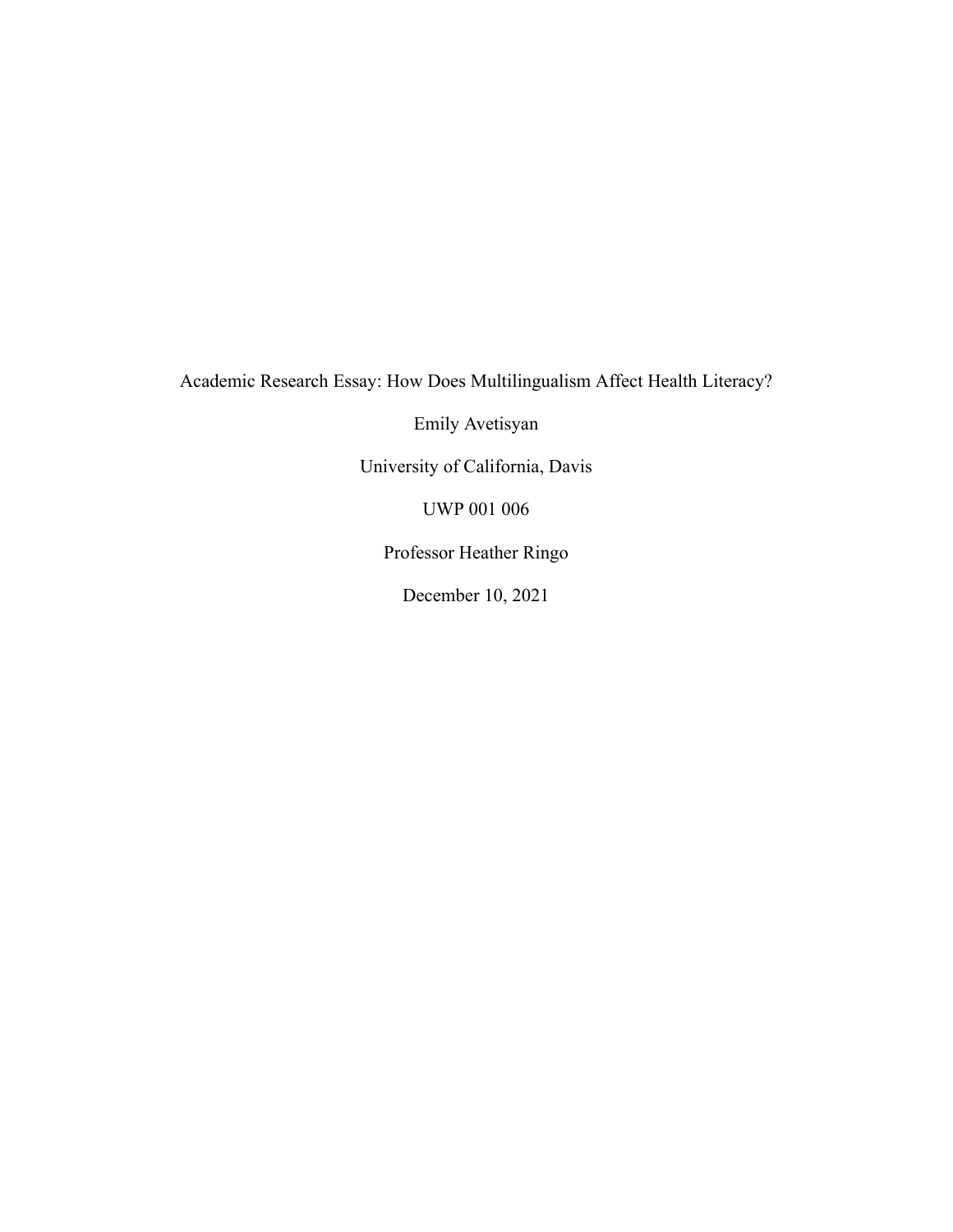According to the Health Resources and Services Information, health literacy is defined as "the degree to which individuals have the capacity to obtain, process, and understand basic health information needed to make appropriate health decisions." Low health literacy can be caused by a number of factors, one of them being differences in spoken language. For that reason, multilingual individuals living in America whose first or dominant language is not English may have low health literacy. This poses a problem because not understanding or being able to follow a doctor's orders, inability to make educated health-related decisions, etc. could lead to life-threatening experiences. For example, an individual who has low English proficiency as well as low health literacy may pick up a prescription and read the directions on how to take the medication, yet because of their low health literacy, they may misunderstand the directions and take the medicine incorrectly. They may also be hesitant to ask their doctor if their doctor only speaks English and has not been attentive to their needs in the past. While multilingualism plays a big role in low health literacy, there is a limited amount of research done on the topic. Increased research on how multilingualism affects health literacy will pave the way for better and more accessible health care for multilingual individuals. The language barrier amongst patients and doctors can induce anxiety, cause negative health information-seeking experiences, and inability to fully understand directions given by a doctor which leads to low health literacy.

Multilingual individuals whose first language is not English may have trouble understanding medical instructions or explanations given from a doctor. This, in turn, may induce anxiety and stress in patients. In a research study plan, English speaking individuals and Chinese speaking individuals are included to quantitatively and qualitatively analyze "linguistic elements of the interactions that may contribute to a language barrier, as well as communication-based factors that hinder or facilitate language discordant conversations"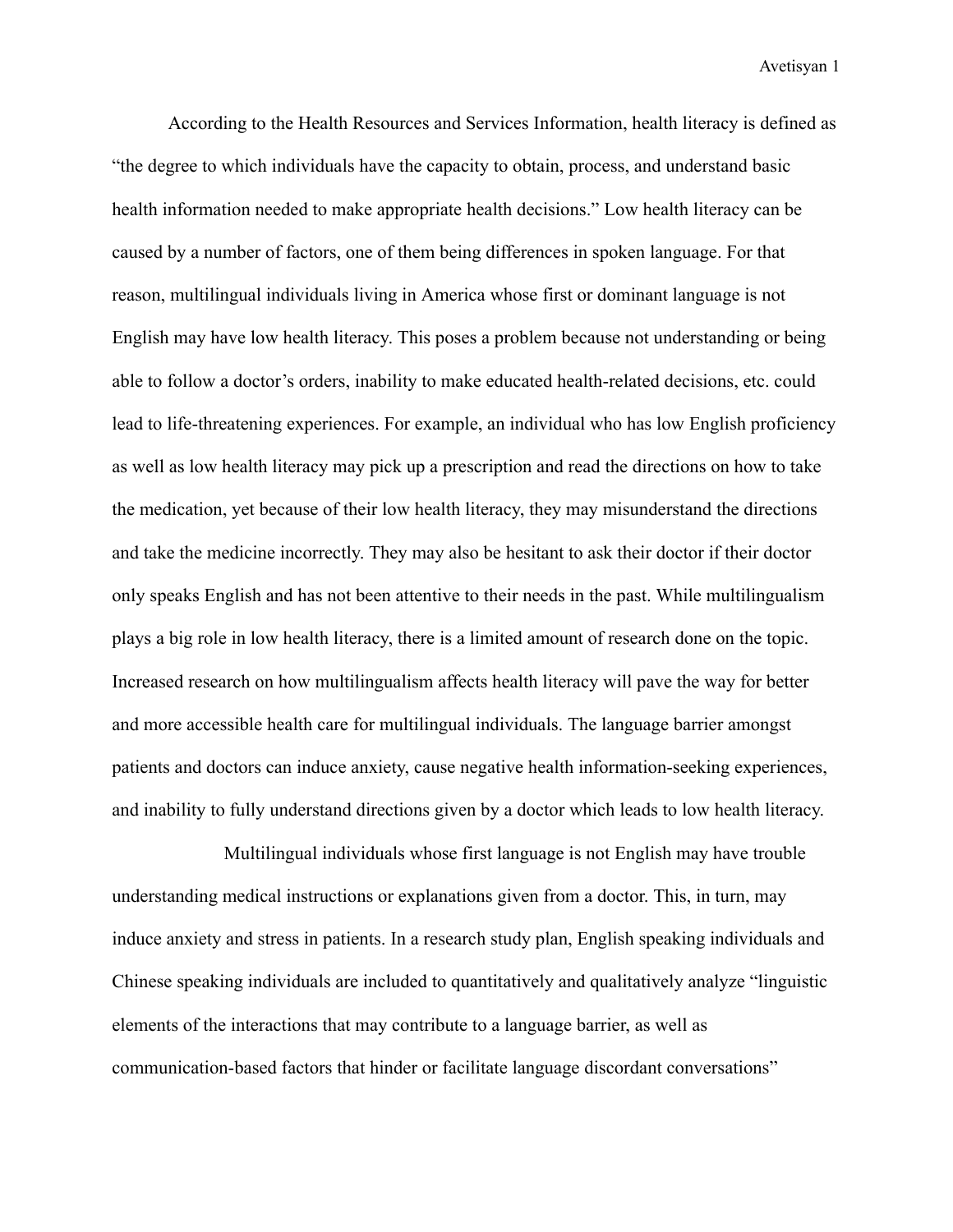(Meuter et al., 2015). The goal of the study is to show how having a language barrier and not addressing it correctly can hinder the ability for an individual to follow medical directions which can be life-threatening. The author claims that "Language discrepancies may result in increased psychological stress and medically significant communication errors for already anxious patients..." (Meuter et al., 2015). Multilingualism causes language barrier related issues, one of them being an increase in stress and medical communication errors. For individuals who are already stressed due to medical reasons, the idea of talking to a doctor who uses fancy medical jargon may be intimidating and cause further stress.

Multilingualism is also tied to individuals having negative health information-seeking experiences. Health information-seeking is when individuals have the capability and intention of working to find the health related information they need (Chu et al., 2021, ). There have been studies where the likelihood of an individual to seek help is decreased after having a negative experience and that negative experiences are more common amongst multilingual individuals. A research study is conducted to analyze the impact of language preference and health literacy on health information-seeking experiences among multilingual and low-income individuals. In the conclusion of the study, the article states that "Negative health information-seeking experiences are very common in non-English speaking populations and those with limited health literacy" (Chu et al., 2021). This means that individuals who do not speak English, and therefore have low health literacy, tend to run into negative experiences when it comes to healthcare. This is an issue because when one has a negative experience while looking for help, it may discourage them to look further for help with any other medical related issue. In chapter nine of Skills and techniques for human service professionals, "Culturally Competent Helping," the author Edward Neukrug speaks about cultural competence and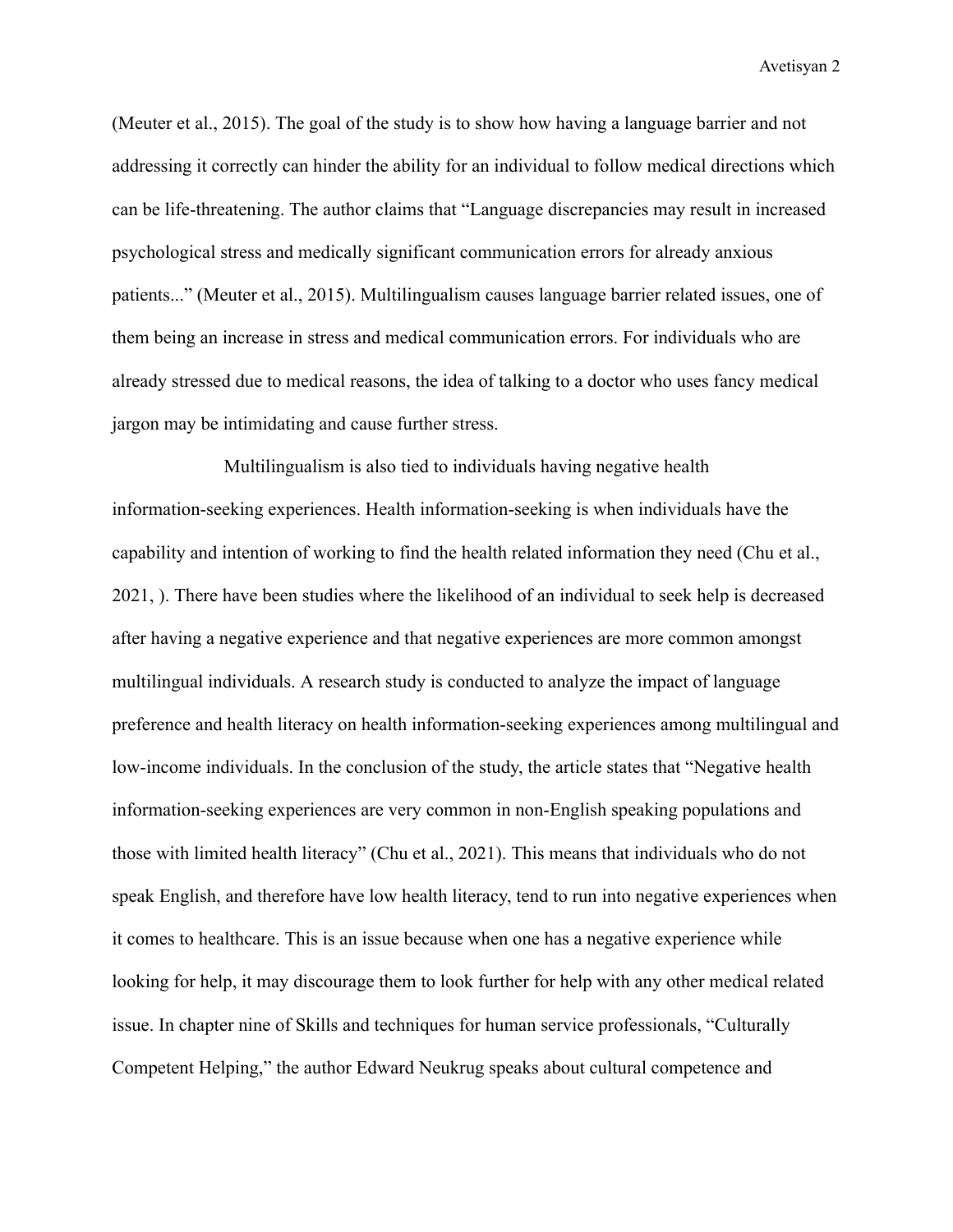cross-cultural sensitivity and says that "Unfortunately, such skills are often lacking, with the result being clients from diverse cultures are frequently misdiagnosed, sometimes spoken down to and other times patronized, have the impact of negative social forces minimized, find the helping relationship less helpful, seek mental health services at lower rates, and terminate helping relationships earlier" (Neukrug, 2002, p. 211). This has to do with the negative information-seeking experiences because it is a similar idea. Both refer to the fact that multilingual individuals who come from different cultures have negative experiences that refrain them from seeking help when needed because of those experiences. The negative experiences are at times due to the language differences amongst patients and physicians and the misunderstandings, misdiagnoses, and failure to meet their needs.

Lastly, not being fluent in English can cause multilingual individuals to misunderstand directions. A cross-sectional study was conducted where parents were shown medicine bottles with prescription labels in English and prescription labels in Spanish. They were then asked to demonstrate how much medicine they would give and how often they would give it, along with answering five questions. In the conclusion of the experiment, the author states, "Few parents with LEP were able to understand routinely dispensed written medication instructions. Pediatricians should not assume that Spanish-speaking Latino parents who are comfortable speaking English will understand a prescription label written in English, or that Latino parents who speak Spanish will understand drug information written in Spanish" (Leyva, M. et al., 2005). The results of the experiment were that most parents did not understand the instructions written on the medicine. A mix up similar to that could cause a treatment to fail or even life-threatening harm. Multilingualism should be taken into account when prescribing or giving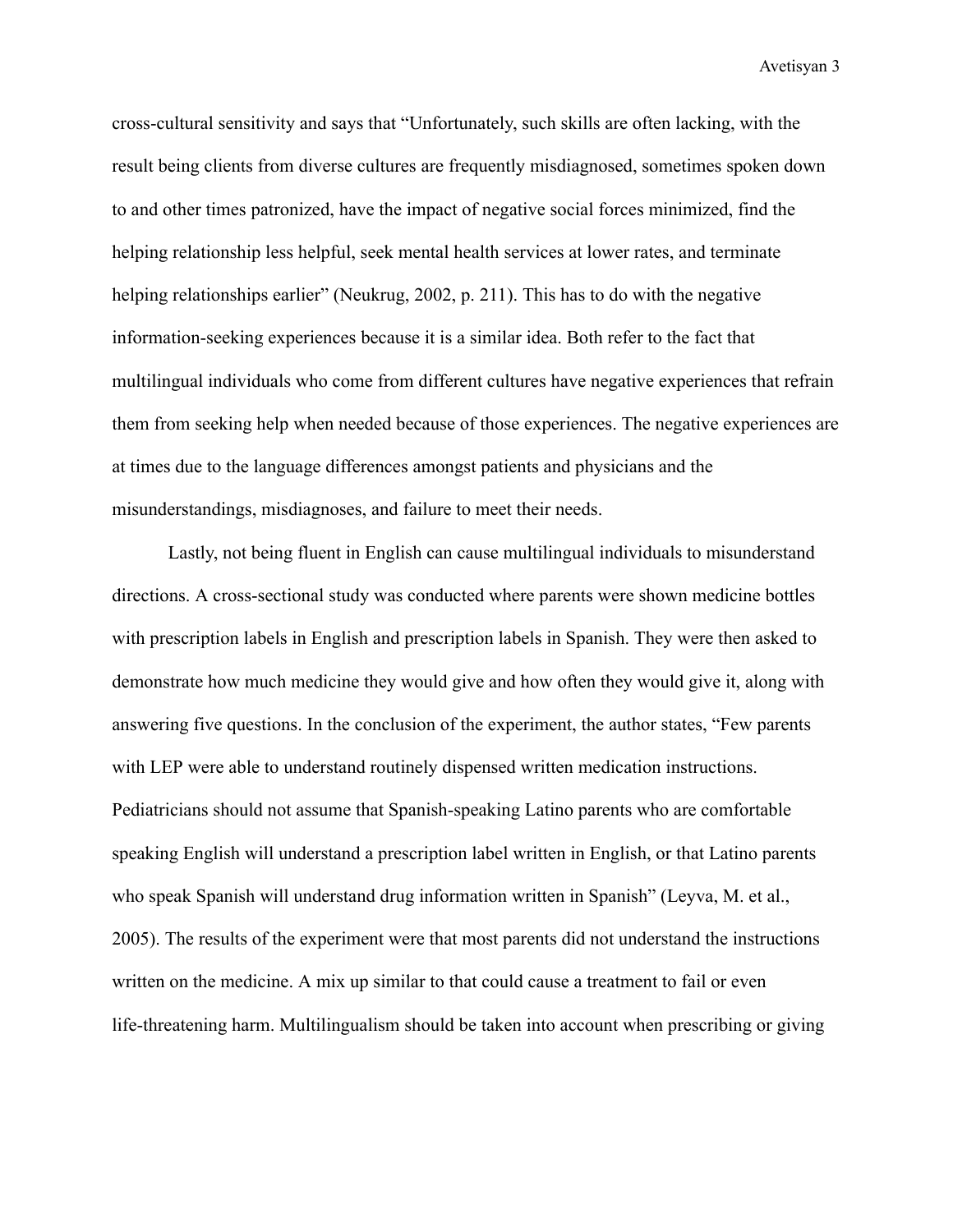medical direction as well as making sure the patient feels comfortable enough to ask when they do not fully understand something.

## **Methods**

I interviewed a member of my family who speaks Russian, Armenian, and English. The multilingual female in her early fifties is a good candidate for this interview because she speaks broken English and is an immigrant living in America who uses the healthcare system here. I interviewed her about her experiences with health practitioners and how the language barrier affected her. I asked a series of questions and the answers were recorded. I conducted the interview to gain insight on what the American healthcare is like for a multilingual individual with limited English proficiency and if there are any obstacles mentioned by the individual that other sources have not looked into. This research study has some limitations, one of them being that only one individual is being interviewed, so the results are not representative of all multilingual individuals who may have different experiences. For example, the individual that I interviewed has a primary healthcare physician who speaks in her dominant language, so her experiences may be different from a multilingual individual with limited English proficiency who does not have a primary physician who speaks their dominant language.

## Results

When asked if she needed a translator when speaking to her doctor, the individual said that her primary physician speaks Russian so she usually does not need a translator. She also said that if a doctor does give her directions in English she is able to understand most of it as long as it is somewhat familiar. However, she asks for a translator at the pharmacy when picking up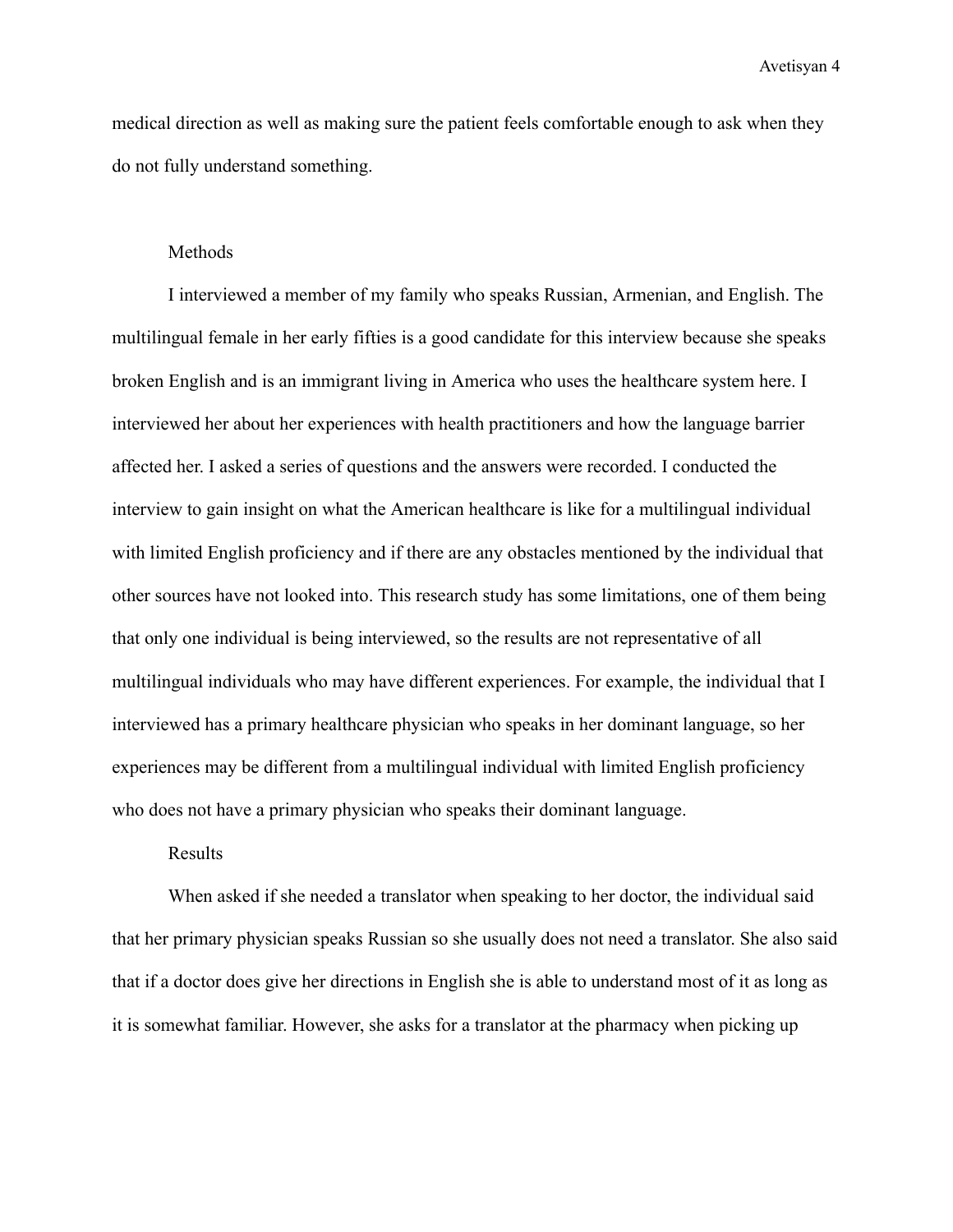medicine because she claims that the "directions on the prescriptions are very descriptive" so she prefers to be told what the directions are aloud, even if it is in English.

The individual was also asked the question "How comfortable are you with reading medical directions in your spoken language?" to which she responded that she understands all medical directions written in Russian but not Armenian.

The individual also said she has never had an experience where she did not know how to follow medical directions because of her limited English proficiency. However, her mother, whose English proficiency level is a lot lower than hers, has. There was an instance where her mother was prescribed medicine with directions to drink it three times a day but she drank it twice every day. It was only after her daughter read the medicine bottle that she realized she was taking the wrong dose of the medication.

When asked "Do you ever feel like you are not making educated health related decisions due to the language barrier?" the individual responded with "Yes." She said that she prefers a translator when it comes to understanding small details about health related information. For example, when she got the Covid-19 shot, she was sent information about it but it was only in English. It was mandatory for her work and she was not against it, so she got the vaccine. However, she did not feel like she was fully informed and was not making the decision fully on her own.

The individual was also asked for her opinion on if they think anything should change in the healthcare system. She believes that there should be more translators readily available as well as having somebody by a patient's side, such as a family member, that knows the patient's situation and emotional help so they can help translate what the patient is saying to the doctor.

Analysis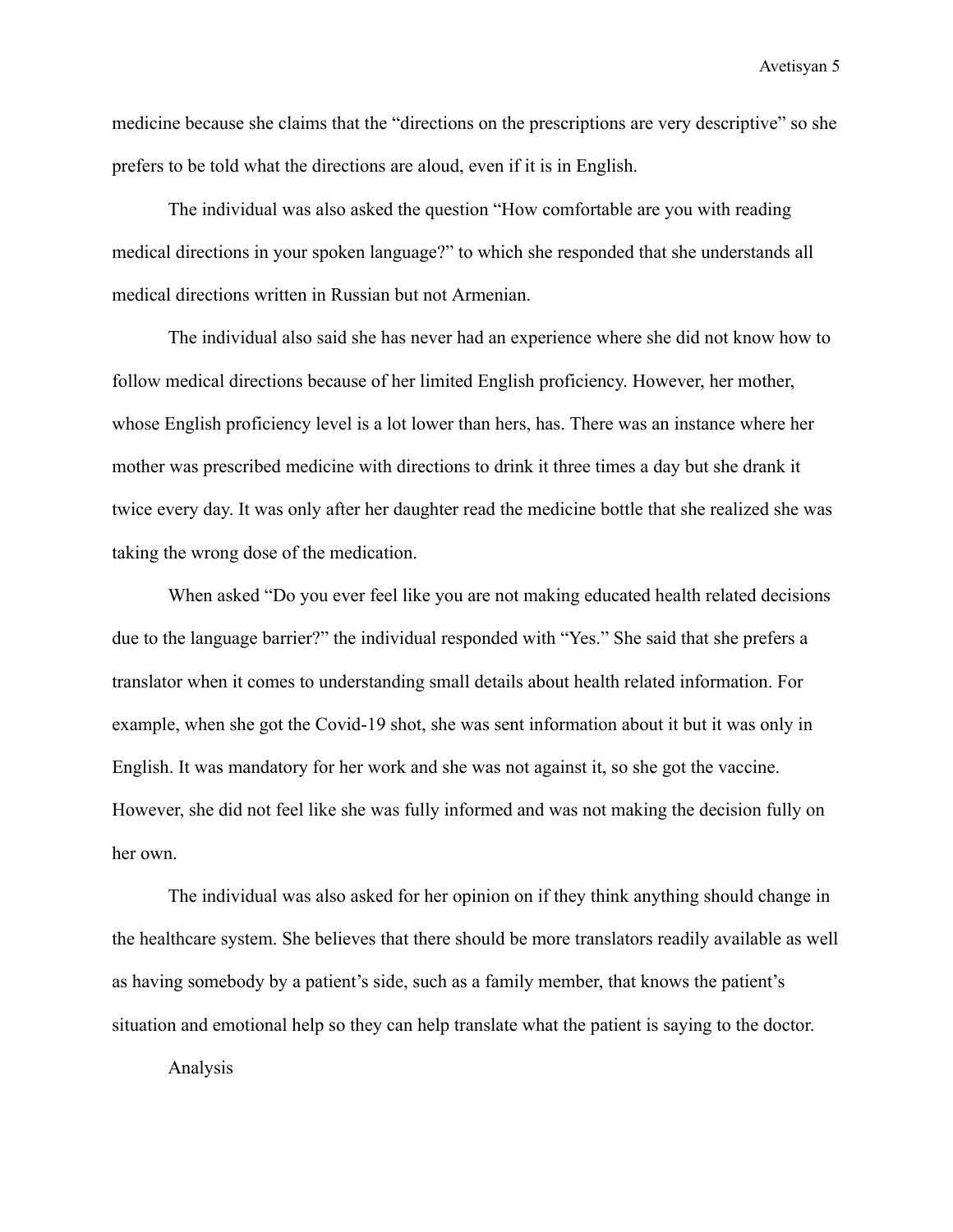The individual, as well as others related to her, have clearly experienced negative experiences when working with the healthcare system due to the language barrier. It makes it easier for her that she happens to have a primary care physician who speaks the same language as her. However, when she is in a position where she has to speak to specialist, she prefers a translator. She claims to understand medical direction in her spoken language well. That is important because some translators use medical terms in the spoken language that some individuals may not be familiar with, which could negatively impacts the quality of care received. The language barrier also sometimes makes it difficult for individuals to make educated decisions regarding their health. The individual has experienced that before, one of those times being getting vaccinated, when all the information she was reading was in English. The language barrier made it difficult to comprehend the details on a health related decision she was making.

# Conclusion

The individual interviewed mentioned a similar issue that is observed in the article "Health literacy among Spanish-speaking Latino parents with limited English proficiency" (2005), where only "22% correctly dosed the medication" after being given a "medicine bottle with an English prescription label." The individual that was interviewed recalled a similar experience she witnessed when her mother was taking the wrong dosage of medication. Additionally, this interview introduced the idea that some multilingual individuals may benefit from just having medical directions read aloud to them because sometimes hearing directions out loud can make more sense than trying to make sense of written instructions. Further research needs to be done to indicate how the healthcare system needs to make changes to accommodate multilingual individuals with low English proficiency levels to make sure the right care is given.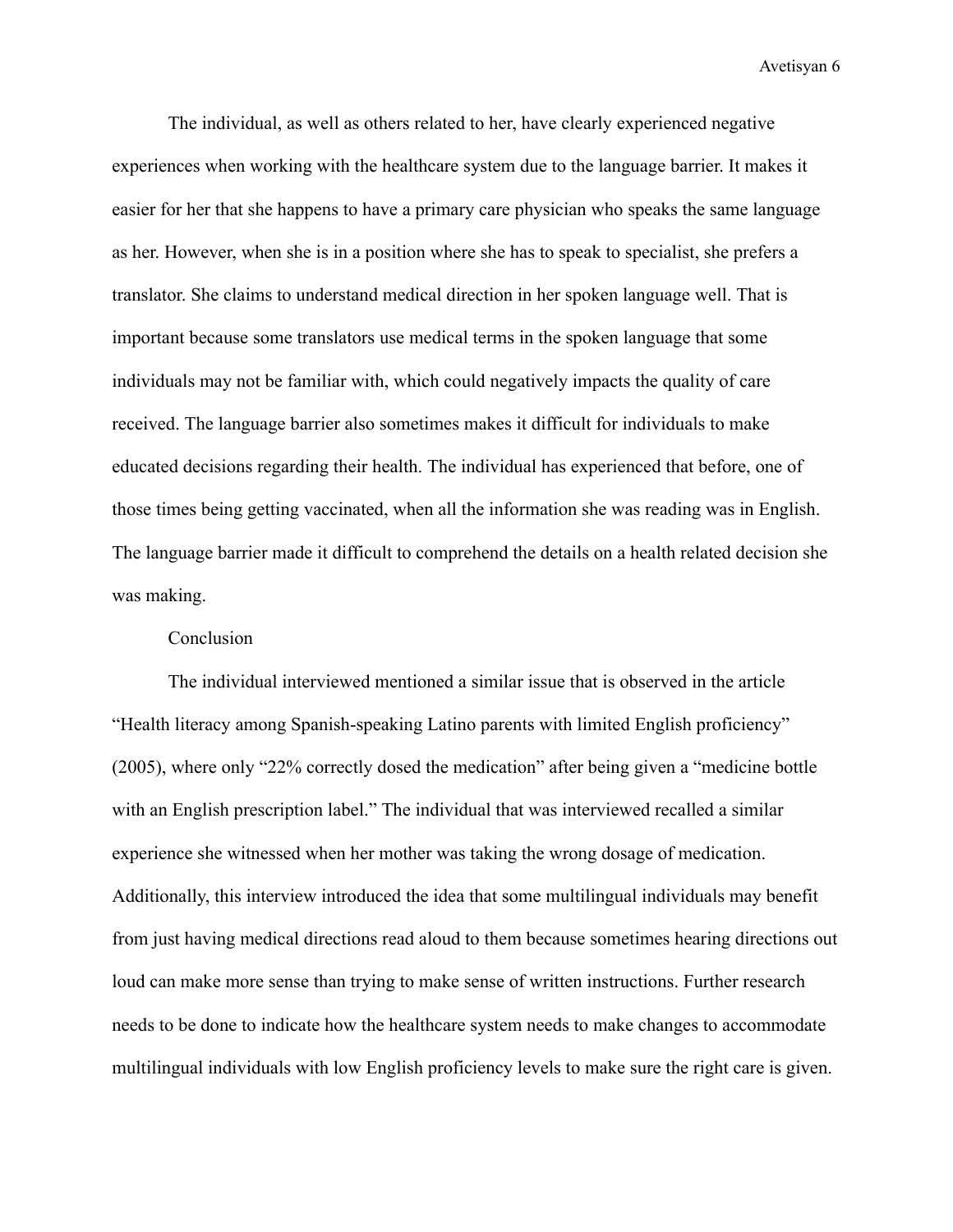Ideally a research study should be conducted with a bigger sample size for the results to be more representative.

Low health literacy can be affected by multilingualism, as multilingual individuals are often not fluent in English. Anxiety can be induced by the language barrier along with impacted negative health information-seeking experiences and inability to fully understand medical directions. The effects of multilingualism on health literacy needs to be researched more so that it is adequately addressed. Languages that others speak needs to be taken into account when giving medical directions, especially in America where there are many different cultures and languages spoken. Miscommunication can lead to avoidable mistakes that can be fatal. By addressing the concerns regarding language barriers, minorities who tend to speak different languages yet need health care support, will get the information they need to make educated health related decisions and receive the care they need.

### Works Cited

Meuter, R. F. I., Gallois, C., Segalowitz, N. S., Ryder, A. G., & Hocking, J. (2015). **Overcoming** 

language barriers in healthcare: A protocol for investigating safe and effective communication when patients or clinicians use a second language. BMC Health Services Research, 15(1), 371–371. https://doi.org/10.1186/s12913-015-1024-8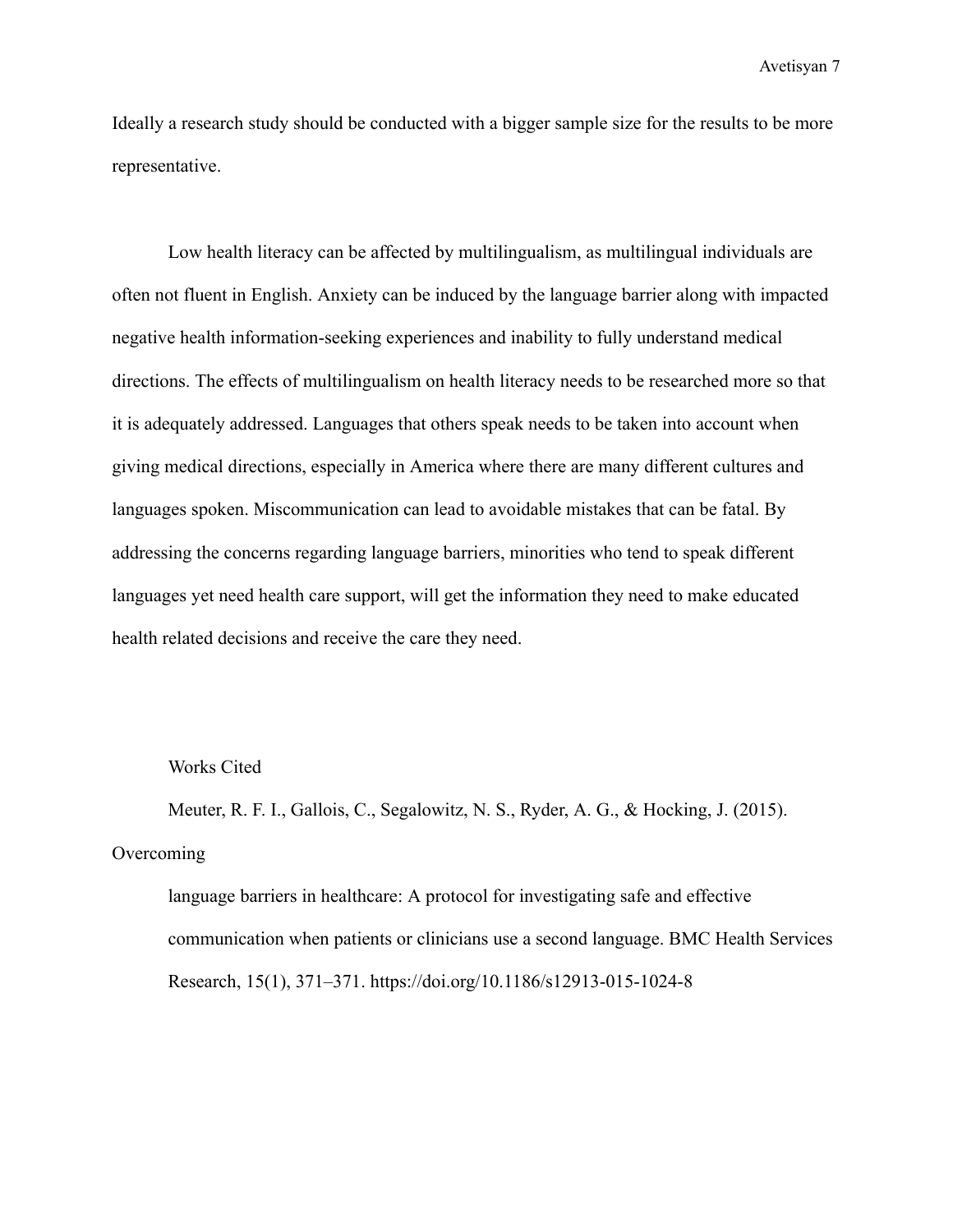Janet N. Chu, Urmimala Sarkara, Natalie A.Rivadeneira. Robert A. Hiatt, Elaine C. Khoong,

Impact of language preference and health literacy on health information-seeking experiences among a low-income, multilingual cohort. (2021). Patient Education and Counseling. https://doi.org/10.1016/j.pec.2021.08.028

Guadagno, L. (2020). Migrants and the COVID-19 pandemic: An initial analysis.

Leyva, M., Sharif, I., & amp; Ozuah, P. O. (2005, December 1). Health literacy among Spanish-speaking Latino parents with limited English proficiency. Ambulatory Pediatrics. Retrieved November 22, 2021, from

https://www.sciencedirect.com/science/article/pii/S153015670560007X.

Andrulis, D. P., & Brach, C. (2007). Integrating literacy, culture, and language to improve health

care quality for diverse populations. American journal of health behavior. Retrieved November 22, 2021, from https://www.ncbi.nlm.nih.gov/pmc/articles/PMC5091931/#R4.

Kostareva, U., Albright, C. L., Berens, E.-M., Polansky, P., Kadish, D. E., Ivanov, L. L.,

#### &

Sentell, T. L. (2021). A multilingual integrative review of health literacy in former Soviet Union, Russian-speaking immigrants. International Journal of Environmental Research and Public Health, 18(2), 657. https://doi.org/10.3390/ijerph18020657